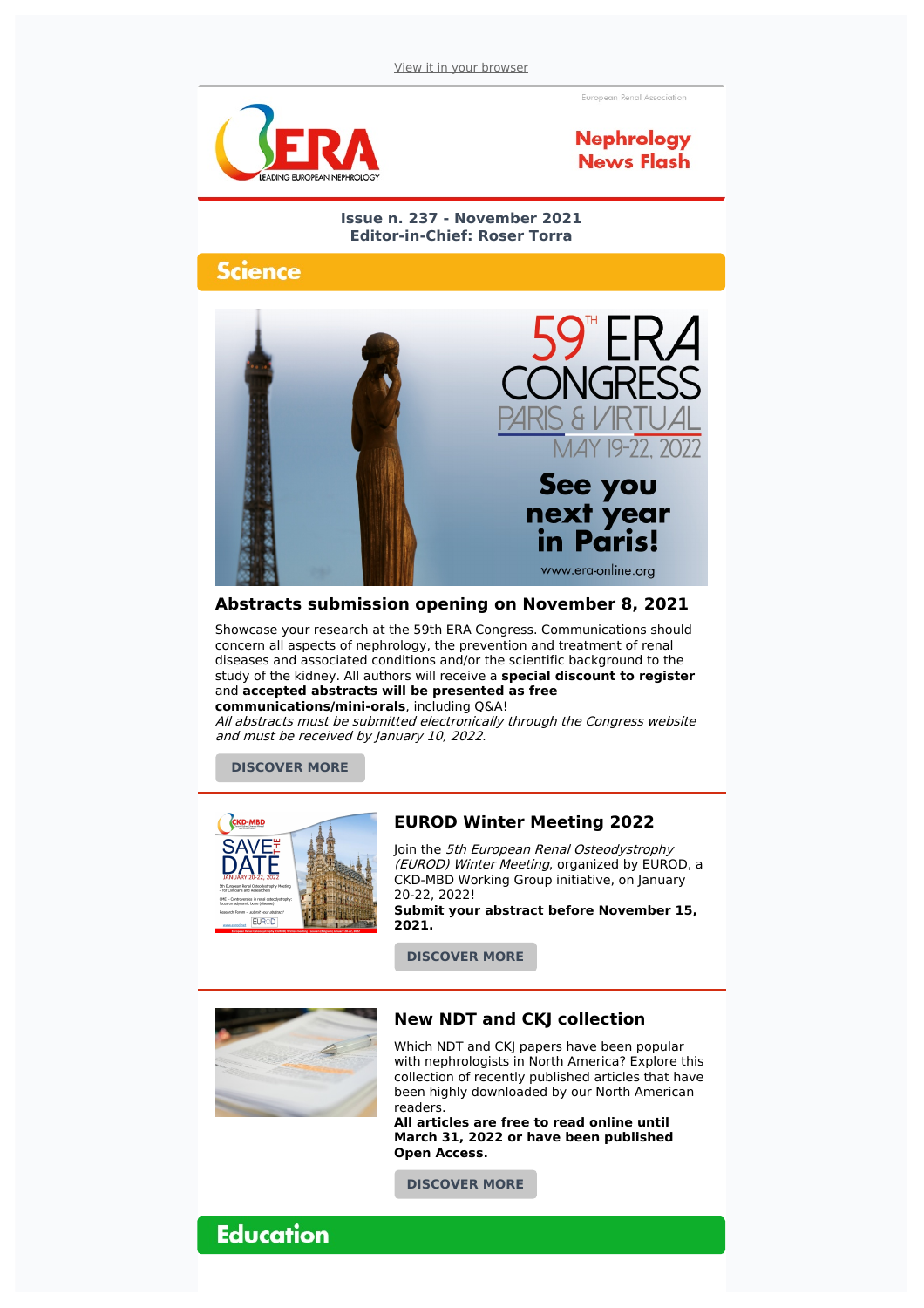

#### **ERA-EDTA 2021 Highlights at ASN Kidney Week**

Don't miss the Highlights of the 58th ERA-EDTA Congress during the ASN Kidney Week! **The session is scheduled on November 5, 2021 at 10 AM PDT (7 PM CET).**

**[DISCOVER](https://www.asn-online.org/education/kidneyweek/2021/program-session-details.aspx?sessId=383252) MORE**

# **Networking**



#### **New BioMed Alliance Statement on HERA**

**Towards HERA: can it live up to European citizens' expectations?** The European Commission has recently published its Communication on the new **Health Emergency Response Authority (HERA)** which is supposed to be established within the Commission and start operations early 2022. The BioMed Alliance, of which ERA is a member, welcomes the plans to establish HERA, but also raises certain concerns and needs for clarification in a new statement.

**READ THE [STATEMENT](https://www.biomedeurope.org/images/news/2021/BioMed_Alliance_Statement_HERA_10.2021_final.pdf)**